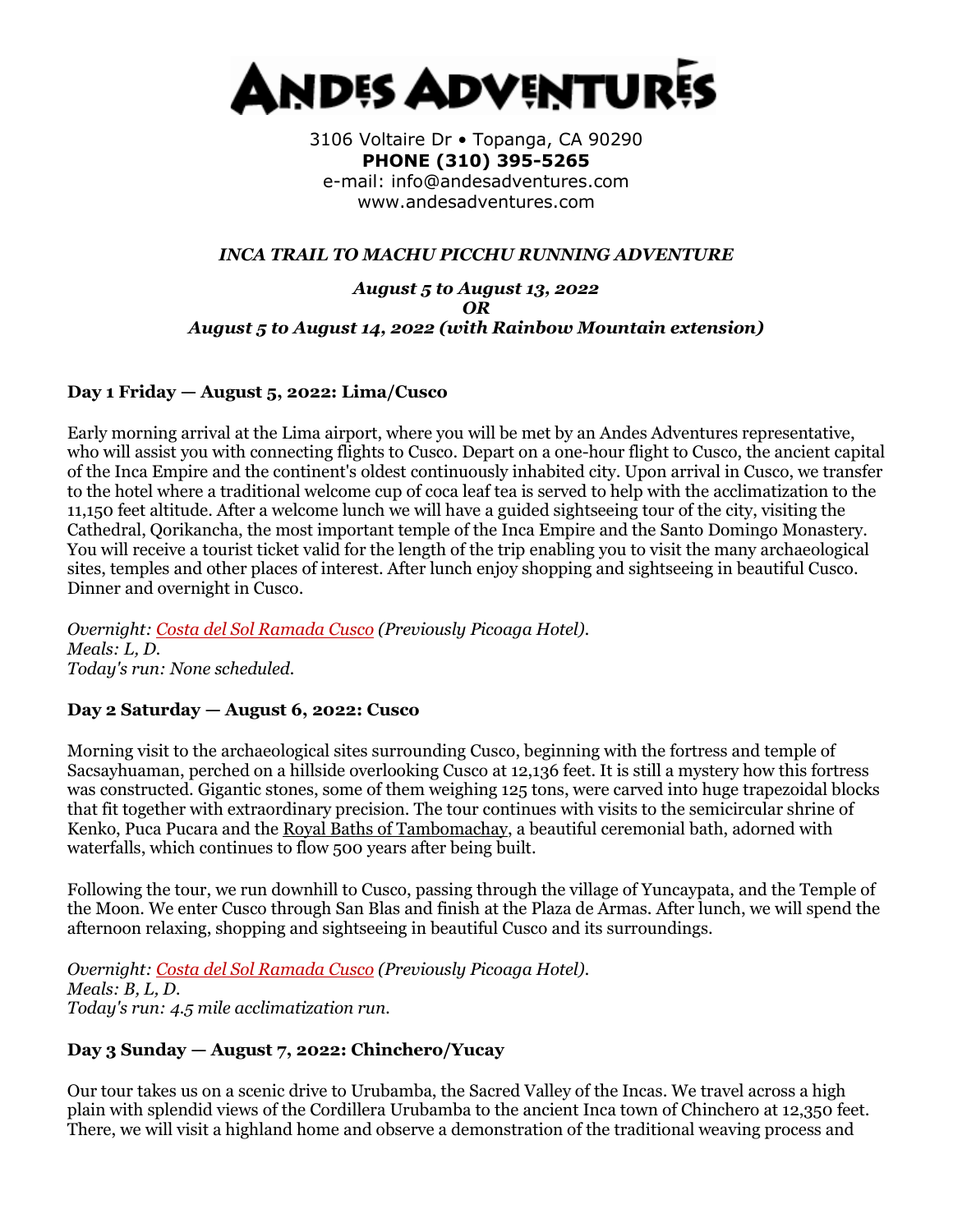shop for local handicrafts. Acclimatization run, starting on flat terrain, passing through the salt mines of Maras and finishing down a scenic trail leading to the Urubamba River.

We prepare for the Inca Trail Running Adventure and spend the afternoon relaxing in Yucay and its surroundings. Overnight in the town of Yucay.

*Overnight: [Sonesta Posada del Inca Hotel](http://www.sonesta.com/SacredValley/) in Yucay, Peru's [Leading Boutique Hotel](http://www.worldtravelawards.com/profile-5312-sonesta-posadas-del-inca-sacred-valley) in 2011, 2012 and 2013 (World Travel Awards). Meals: B, L, D. Today's run: 5 mile acclimatization run.*

## **Day 4 Monday — August 8, 2022: Ollantaytambo/Llactapata**

We visit the village of Ollanta and Ollantaytambo, the best surviving example of an Inca town. Most of its buildings sit upon Inca walls and the street plan is still the original laid out by its Inca builders. Its stonework, narrow cobbled streets, family courtyards and water system is exactly as it was built in Inca times. You will be able to appreciate the Inca agricultural terraces that create small tiers of fertile land on very steep slopes.

We have a light lunch in Ollantaytambo and continue on a short ride by bus to the trailhead at km 82 "Piscacucho," where we begin our run to km 88 "Qoriwayrachina." There we enter the Machu Picchu Sanctuary National Park. About a mile later we arrive at our camp in the archaeological site of Llactapata "Town on Hillside" at 8,400 feet. Upon arrival in camp we enjoy hot coca tea and a great view of the Urubamba mountain range.

Note: We no longer offer rafting on the Urubamba River in Cusco because pollution of the river has increased and the water quality is not suitable for rafting on any section of the river.

*Overnight: Camp at Llactapata. Meals: B, L, D. Today's run: About 6.5 miles along the Urubamba River. Some runners choose to hike this day.*

#### **Day 5 Tuesday — August 9, 2022: Phuyupatamarca**

Early breakfast and start of our Inca Trail run. The trail continues along the Cusichaca River and follows it upstream on a gradual climb for another three miles leaving behind the Urubamba valley and a magnificent view of snow-capped Mount Veronica (18,865'), the highest peak in the Cordillera Urubamba. We reach the village of Wayllabamba at 9,680 feet, the last inhabited village on the Inca trail. Penetrating the spectacular Llulluchayoc gorge; the trail becomes steeper as we enter mossy woods and continue our uphil climb through a thick forest, before emerging into a large meadow "pampa", Llulluchapampa high above tree line at about 12,350 feet. We continue to Warmiwañusq'a pass "Pass of the Dead Woman" at 13,779 feet, the highest pass in the Inca Trail. A descent into the valley brings us to Pacaymayo River at 11,880 feet. *We will have an aid station here.* [Ascending steps,](https://www.andesadventures.com/images/IncaTrailStepsb.jpg) we begin the climb towards Runkurakay pass. On the way we encounter the [Runkurakay watchtower ruins](https://www.andesadventures.com/images/RunkurakayTowerb.jpg) at 12,464 feet and pass by a couple of small lakes, before reaching the Runkurakay pass at 13,000 feet. From here you will have excellent views of the glaciated peaks of the Cordillera Vilcabamba. Most of the climb is behind us; the trail descends rocky slopes and reaches the strategic fortress of Sayacmarca "Dominant Town" at 11,880 feet. Beyond Sayacmarca the trail enters dense groves and you will find impressive evidence of Inca road construction, with its six feet wide and carefully constructed stone-paved trails. An amazing engineering accomplishment! We will negotiate a 20 meter Inca tunnel with carved steps and soon the trail becomes a magnificent stone staircase leading to Phuyupatamarca "Town in the Clouds" at 12,000 feet. We summit the third pass and have our first look into the deep gorge of the Urubamba River and reach our camp in Phuyupatamarca.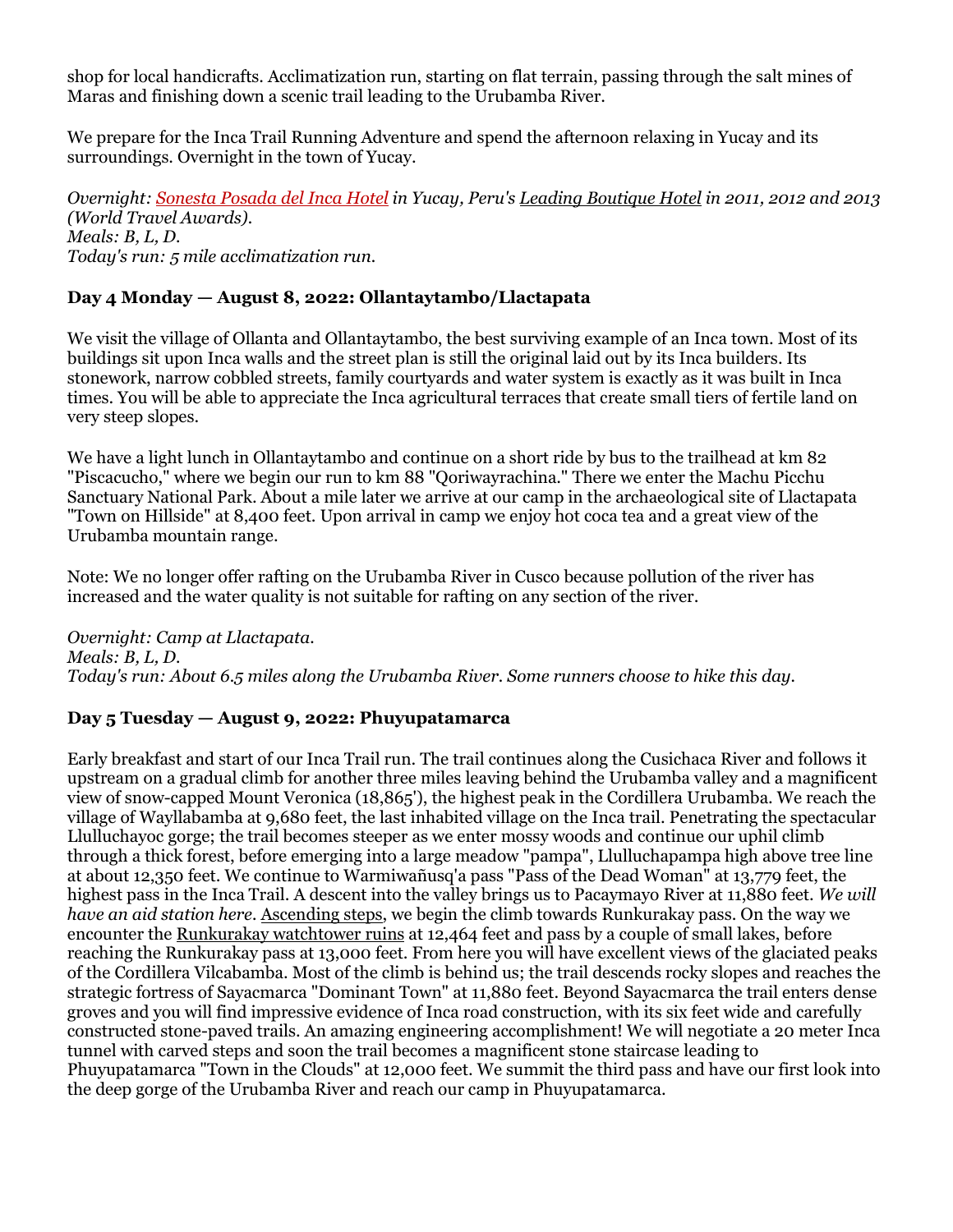*Overnight: Camp at Phuyupatamarca. Meals: B, L, D. Today's run: 13.1 miles. Optional ½ marathon or run at your own pace.*

## **Day 6 Wednesday— August 10, 2022: Machu Picchu**

The trail follows down a series of hundreds of steps, passing by ceremonial Inca baths where mountain water still flows through carved stone channels. As we descend into the cloud forest, we will be surrounded by abundance of exotic varieties of plants, orchids and flowers until reaching the ruins of Wiñay Wayna "Forever Young." We run down a dirt trail about three and a half miles to Intipunku "Gateway of the Sun" at 8,860 feet. Suddenly, the full grandeur of the world's greatest ruins are revealed, the domed peak of Huayna Picchu and [the lost City of the Incas, MACHU PICCHU](https://www.andesadventures.com/images/machupicchutrek02b.jpg) at 7,900 feet. Our evening includes Machu Picchu Pueblo (previously known as Aguas Calientes), where we will enjoy a celebration dinner.

*Overnight: [El Mapi Hotel Machu Picchu.](http://www.elmapihotel.com/) Meals: B, L, D. Today's run: 5.5 miles.*

## **Day 7 Thursday — August 11, 2022: Machu Picchu**

We spend the early part of the morning with our expert guide, for a tour of the mysterious city, its [magnificent temples,](https://www.andesadventures.com/images/TempleSunb.jpg) terraced hillsides, [archaeological curiosities,](https://www.andesadventures.com/images/ga_Intihuatanab.jpg) irrigation channels, fountains, elaborate stone work and chambers of unknown purpose. As we listen to the theories about the mysteries of Machu Picchu, we wonder how and why this city was built in such a remote place and what its purpose might have been. Fortunately this outstanding citadel was never discovered by the Spaniards and was spared from destruction.

Continue exploring the ruins of Machu Picchu, or relax in Aguas Calientes. You may also choose from several additional (unguided) activities such as a moderate hike or run to the Inca Bridge; or an optional climb to the 9,500 feet summit of Machu Picchu mountain or an optional climb to the airy summit of Huayna Picchu at 9,000 feet (the optional climb has to be arranged in advance).

*Overnight: [El Mapi Hotel Machu Picchu.](http://www.elmapihotel.com/) Meals: B, L, D. Today's run: Optional distances.*

## **Day 8 Friday — August 12, 2022: Ollantaytambo/Pisac/Cusco**

This morning we board the train to Urubamba. We continue by bus to visit the Andean village of Pisac. Our guide takes us through the village to visit its colorful market where extensive selections of colorful weavings, ceramics, sweaters and other handicrafts are sold at bargain prices. The afternoon is free for shopping and enjoying Cusco. In the evening, we will have our farewell dinner in one of Cusco's finest restaurants. Overnight in Cusco.

*Overnight: [Costa del Sol Ramada Cusco](http://www.costadelsolperu.com/peru/hotels/cusco/) (Previously Picoaga Hotel). Meals: B, L, D. Today's run: Optional distances.*

#### **Day 9 Saturday— August 13, 2022: Cusco/Lima/Flight home OR stay one more day in Cusco to visit Rainbow Mountain**

Runners that choose to stay one more day to visit Rainbow Mountain will fly to Lima on Sunday. See the details for the special Rainbow Mountain Extension below. Program in Lima will be the same for those that go to Rainbow Mountain.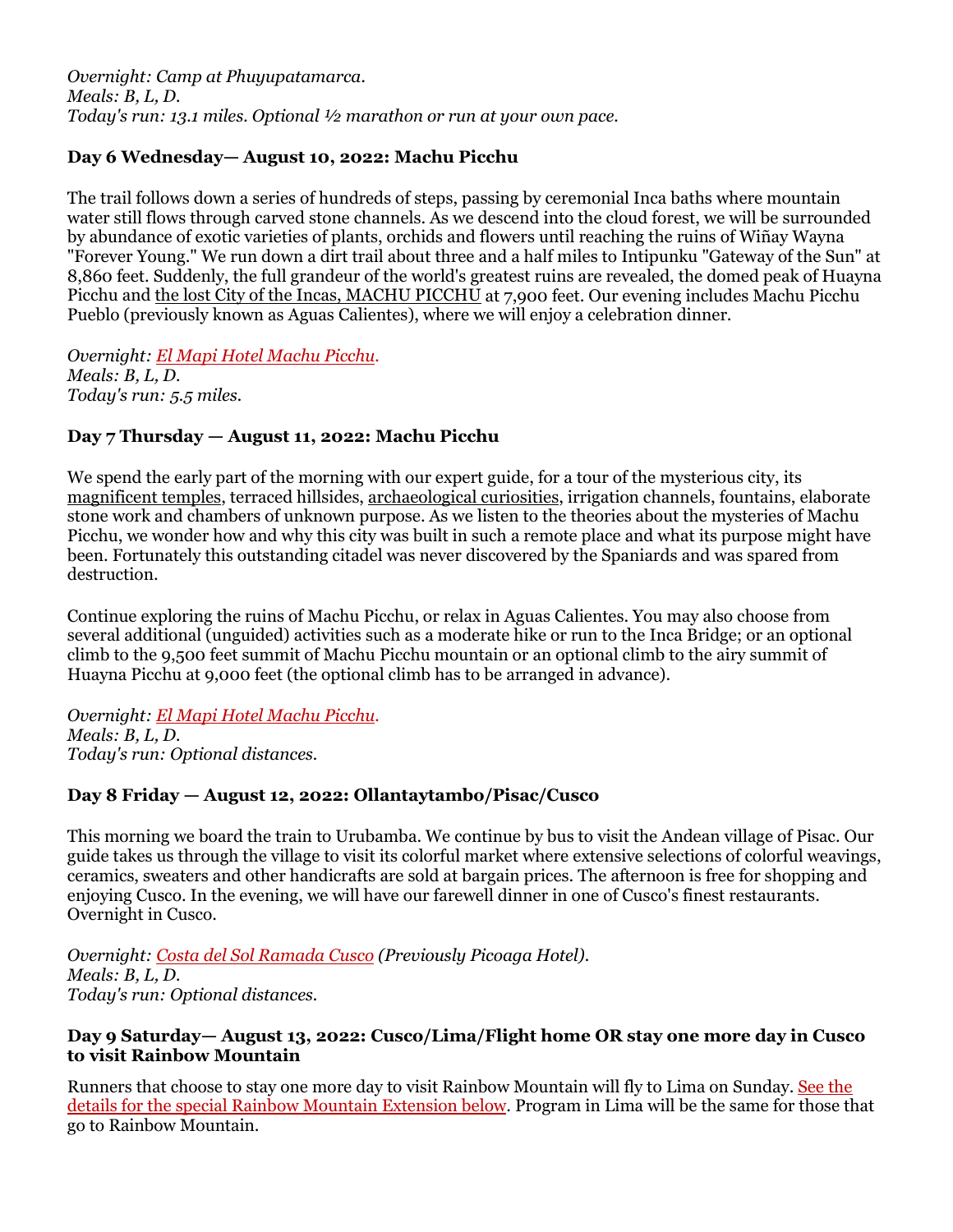After breakfast, transfer to the Cusco airport for the flight to Lima. Upon arrival we are met at the airport and we continue on a sightseeing guided city tour of colonial and modern Lima. Highlights include Lima's Cathedral, government palace in Plaza Mayor, San Francisco monastery, San Isidro, Miraflores and a scenic view of the coastline. We end the tour at the restaurant for lunch and from there we go to check-in at the hotel in Miraflores, where a day-room is available. Those departing tonight have a day-room and a transfer to the airport in the evening and depart on homeward-bound flights.

*Overnight: [Hotel San Agustín Exclusive](http://www.hotelessanagustin.com.pe/hotel_exclusive_miraflores.htm) in Miraflores. Meals: B, L. Today's run: None scheduled.*

(Or continue on [Extension\)](https://www.andesadventures.com/extensions.htm).

# *Rainbow Mountain Extension*

Those that choose the extension to Rainbow Mountain will stay in Cusco one more day and will fly to Lima on Sunday. The program in Lima will be the same for those that take the extension and those that return to Lima on Saturday.

- Altitude hike with great scenery

- You will reach about 5,100 meters (16,700 feet). You will be acclimatized at the end of trip.

### **This extension is literally offered "at cost"**

Cost: \$150 per person Single Supplement: \$50

#### **EXTENSION INCLUDES:**

Tour/hike on Rainbow Mountain, large bus transportation, guides, lunch, dinner at a fine restaurant in Cusco and overnight Costa del Sol Ramada hotel - double occupancy.

## **Day 9 Saturday— August 13, 2022: Rainbow Mountain**

Early morning buffet breakfast at Costa del Sol Ramada hotel and we depart at about 5:00 AM.

We drive to Cusipata, continue to the town of Chirihuani and finally arriving at the trailhead in Fula Wasi Pata 4,630 meters (15,190 feet), the trailhead of the Red Valley – Vinicunca "Rainbow Mountain.

We hike uphill with gradually changing views of the stunning colors created by natural minerals that give the colors to the mountain. The multi-colored mountain, with sediment created from mineral deposits over millions of years has been uncovered recently due to climate change.

We reach the summit of **Rainbow mountain, also known as 7 Color Mountain – Vinicunca,** at about 5,100 meters (16,700 feet). We spend some time in the summit for pictures and enjoy the views of the red and multicolor mountains. In this valley you will see herds of alpacas, llamas and Andean birds as well as Andean people in traditional clothing. You will also have views of the glaciers and snow-capped mountains of the Vilcanota mountain range, the view dominated by Mount Ausangate 20,905' - the highest mountain in Cusco and considered by the highlanders as the sacred Apu "Mountain Spirit." On a clear day it is possible to see Mount Salcantay the highest mountain in the Vilcabamba mountain range as well as Mount Veronica - the highest mountain in the Urubamba Mountain Range. Our descent will take about one hour.

On our return to Cusco we will visit 2 sites in the Quispicanchi district:

**Church of Andahuaylillas -** Its construction dates from 1580, baroque style church dedicated to San Pedro Apóstol. The church is nicknamed "The Sistine Chapel of the Andes." because of its colorful murals, a coffered painted ceiling and an ornate gold-leaf altar

**Pikillacta** - Pre Inca city of the Wari people whose apogee dates between the 800 and 1100 years AC. It was the entrance door to the Sacred City of the Incas.